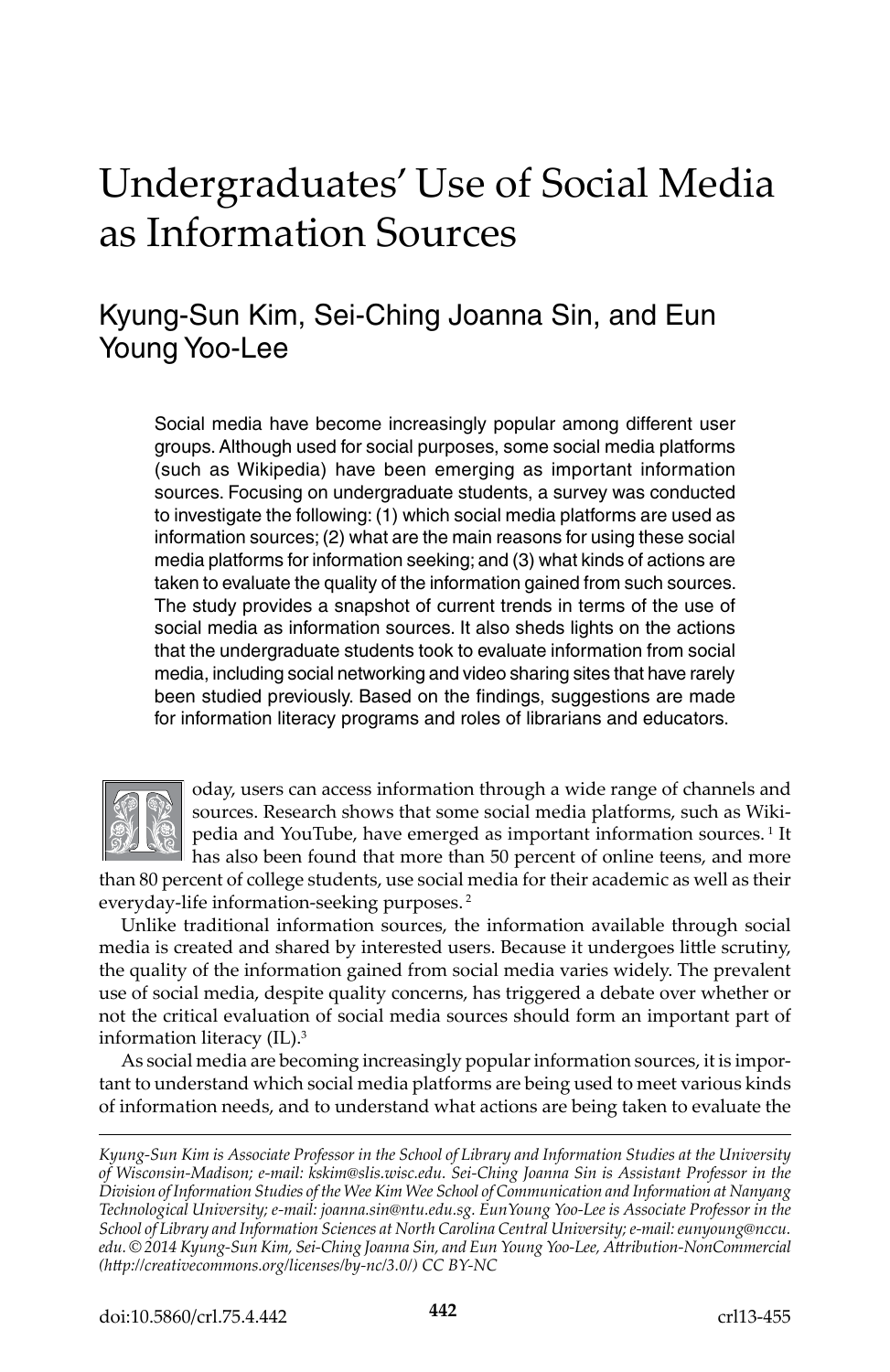information from such sources. This study therefore examines what undergraduate students do when trying to find information through social media. Research questions include: (1) Which social media platforms are used as information sources; (2) What are the main reasons for using these social media platforms for information seeking; and (3) What kinds of actions are being taken to evaluate the quality of the information gained from such sources. This study will help better understand the current pattern of using social media as information sources. It will also provide suggestions for IL education, as well as roles of librarians and educators.

## **Literature Review**

## *Social Media Use*

Social media are defined as "forms of electronic communication (as Web sites for social networking and microblogging) through which users create online communities to share information, ideas, personal messages, and other content (as videos)."4 While there are different ways to categorize social media, its typology is often based on the main function and purpose of use, such as for blogging, microblogging (such as Twitter), social networking (for instance, Facebook), collaborative knowledge production and sharing (like Wikipedia), multimedia sharing (example: YouTube), and sharing reviews and opinions (such as social Q&A, user reviews).

The advent of social media has brought about significant impacts on daily life, not only changing the ways in which people stay connected but also presenting considerable opportunities and challenges for librarians and educators.<sup>5</sup> It is already known that social networking sites (SNS) such as Facebook are widely used; in fact, about 66 percent of online adults use SNS.<sup>6</sup> College students are particularly heavy users of social media.7 For example, one 2011 Pew report found that over 80 percent of the college students surveyed used SNS.<sup>8</sup> With the increasing popularity of social media, librarians have actively leveraged these online forums to communicate with users and to reach out to potential audiences.<sup>9</sup> Some librarians have also explored ways to use social media for teaching IL skills.<sup>10</sup>

In addition to affecting communication, marketing, and instruction, social media seem to have changed students' information-seeking behaviors. Some studies suggest that students may be using various social media platforms to satisfy their academic and everyday-life information needs.11 Such changes in information-seeking behavior make it increasingly urgent to understand students' evaluation and use of information obtained from social media. Therefore, the time seems ripe to review (and potentially expand) the scope of IL education to include different media and contexts. In turn, this may further increase the value that librarians can bring to their students' education and lifelong learning.

Like open Web resources, the use of social media as an information source is of concern to IL librarians and educators, in part due to the varying quality of the information available via these media.12 User preference toward Web resources has drawn considerable attention from librarians in the past decade and has led to IL programs covering Web source evaluations.13 Social media, however, may bring additional challenges to information evaluation when compared to traditional Web resources. Quite a few social media platforms, such as the microblogging platform Twitter, have intentionally limited the length of messages that can be transmitted (for example, 140 characters for each Twitter message). Messages sent out via SNS also tend to be short as well as informal. These may contribute to fragmented information that lacks details or context, which can complicate the evaluation of information quality. Furthermore, many social media platforms, including video sharing sites like YouTube, lack important cues such as citations that students typically use when evaluating scholarly resources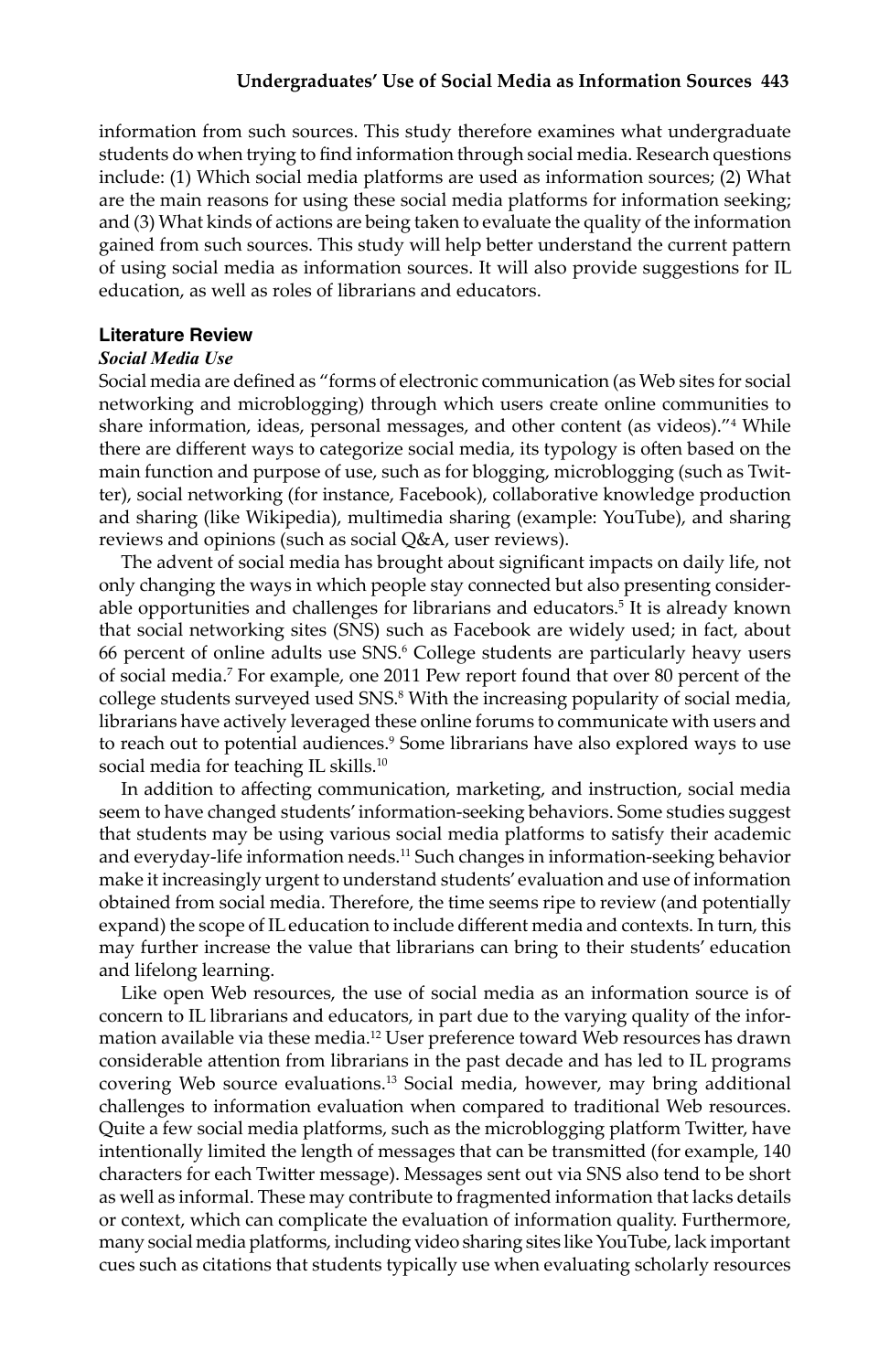#### **444 College & Research Libraries July 2014**

or traditional Web resources. All of these factors make it challenging to evaluate the quality of the information gained.14

In addition, partly due to the ease of forwarding messages with a single click, information can be forwarded almost instantly via one's social networks. Undiscerning social media users may therefore unwittingly contribute to the spread of misinformation. Rumors and inaccurate information can quickly and easily be distributed to a large number of users worldwide.15 Seeing the same information on many sites, and being posted by many different individuals, unsuspecting readers may misjudge the information as being credible.

While raising some concerns among IL educators, social media also offer exciting opportunities for users. They facilitate interactive and collaborative knowledge production and sharing. Social media can also provide local and current information and serve as outlets for viewpoints and voices that are not typically conveyed by traditional or dominant media outlets.16 If used properly and with care, social media can be powerful and transformative tools.

In this day and age, being information literate inevitably involves a level of expertise in navigating a variety of media platforms, evaluating the information obtained from various sources, and effectively disseminating quality information via social media. As with Web resources, the popularity of social media has again prompted the need for reflective discussions about the goal, definition, and scope of IL education.

#### *Technology Changes and Information Literacy*

Changes in technology continually influence IL education.<sup>17</sup> Recognizing the importance of active and effective engagement with emergent technologies, librarians and educators have made concerted efforts to recast and broaden the scope of IL into critical IL,<sup>18</sup> IL 2.0,<sup>19</sup> media literacy,<sup>20</sup> and metaliteracy.<sup>21</sup> Some academic libraries and university information technology units have started to introduce evaluation guidelines, resource portals, and courses related to the use and evaluation of social media.<sup>22</sup> There is a general consensus that the focus of IL should not be restricted to merely learning technological skills or following a checklist approach. Instead, the focus has shifted to cultivating higher-order critical thinking skills, including the ability to engage with information in a collaborative environment and through different media.

To foster such IL beyond simplistic and technical know-how, librarians have the potential to play an even broader role in students' education. To realize this potential, librarians need to further explore the challenges and opportunities offered by social media in terms of students' information seeking and use. They should also understand the various contexts in which information seeking may occur. Traditionally, IL education in academic libraries has focused on information seeking within an academic context. This is logical, as the dominant tasks and assignments in a university setting are academic in nature. Nevertheless, the importance of IL in cultivating individuals' lifelong learning has long been recognized, as attested by IL standards guides such as the ACRL's *Information Literacy Competency Standards for Higher Education*. 23 Therefore, the scope of IL should encompass information tasks both within academic settings and beyond.

Compared to academic or work-related assignments, everyday-life information needs are often poorly defined and thus can be more difficult for an individual to articulate or fulfill.<sup>24</sup> As the IL field begins to explore information use and evaluation beyond an academic library setting to cover a broader information horizon that includes social media, this can be an opportune time to expand the focus of IL from academic to everyday-life information seeking. Having played a pivotal role in IL education, academic librarians are especially well positioned to provide training in IL for the effective use of various information sources within different contexts.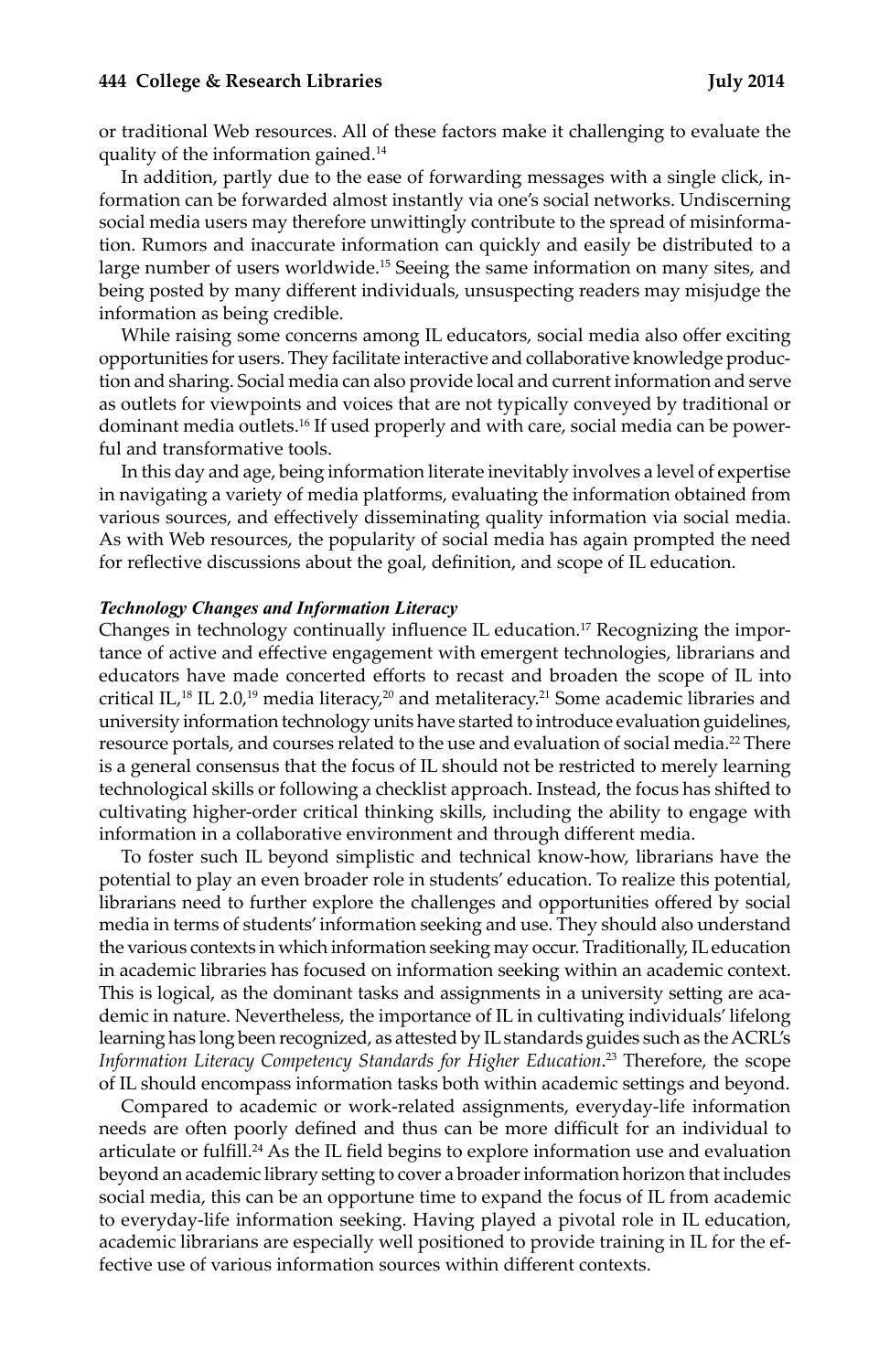## *Social Media as Information Sources*

To accompany the discussion about the scope and nature of IL education, it will be useful to collect empirical evidence about how students are currently behaving with regard to their use of social media for meeting their academic and everyday-life information needs, as well as with regard to their evaluation of the information gained from such sources.

One of the challenges brought about by the advances in information and communication technologies is the explosion of information sources and channels.<sup>25</sup> Some studies have investigated students' source selection across a host of information channels in both academic<sup>26</sup> and everyday-life information-seeking contexts.<sup>27</sup> Source selection studies in general have revealed that students prefer to use human and electronic sources to get information. These findings suggest that students are likely to turn to social media as information sources, for social media are just as accessible as other online resources and are as convenient and user-friendly as humans. Because these studies are not primarily about social media, however, empirical data with detailed breakdowns of information-seeking behaviors from specific social media platforms and cross-platform comparisons are still in need. More research also needs to be done to find out what social media platforms are being used for meeting various kinds of information needs.

Among different social media platforms, the use of Wikipedia has received a lot of attention.28 Research shows that Wikipedia is often consulted for academic tasks, usually in the early stages of the research process.<sup>29</sup> There is some evidence that students are consulting Wikipedia for everyday-life information tasks as well. For example, in a survey of undergraduate students, Head and Eisenberg found that over 80 percent of respondents used Wikipedia for everyday-life information seeking.<sup>30</sup> Data about students' usage of other social media platforms is still vague, however. There has been notable interest in the potential for social question and answer sites (social Q&A), such as Yahoo! Answers or Quora, to assist in collaborative information seeking.<sup>31</sup> Nevertheless, it is still unknown how many college students are actually using social Q&A for academic or everyday-life information seeking.

Compared to other social media platforms, SNS have attracted a lot of research attention, but most studies focus on the role of SNS in cultivating social capital, rather than in seeking information. However, Head and Eisenberg find that about 70 percent of SNS usage is for everyday-life information seeking.<sup>32</sup> Furthermore, a study of international students' acculturation information seeking reveals that SNS are frequently used for such information purposes, whereas social Q&A sites are used only rarely.<sup>33</sup> Whether students tend to rely on only a few social media platforms or many for their information seeking remains to be seen.

Being information literate does not hinge on the type of source used but on whether the source consulted fits the intended purpose of the information seeking and nature of the information needs. As such, after surveying which social media platforms are being used as information sources, a subsequent answer to seek is which social media platforms are being used to fulfill various kinds of information needs. For example, are students using a particular social media platform for an overview, for fact checking, or for networking?

Besides the use and purpose of social media, another important aspect that needs to be explored is the strategy used for evaluating the information gained from social media. Evaluation criteria are one of the core areas of information research. Researchers have identified key evaluation criteria such as accuracy, authority, comprehensiveness, and so on.<sup>34</sup> Further studies have elicited the credibility judgment criteria used in evaluating information from the Web and other social media channels including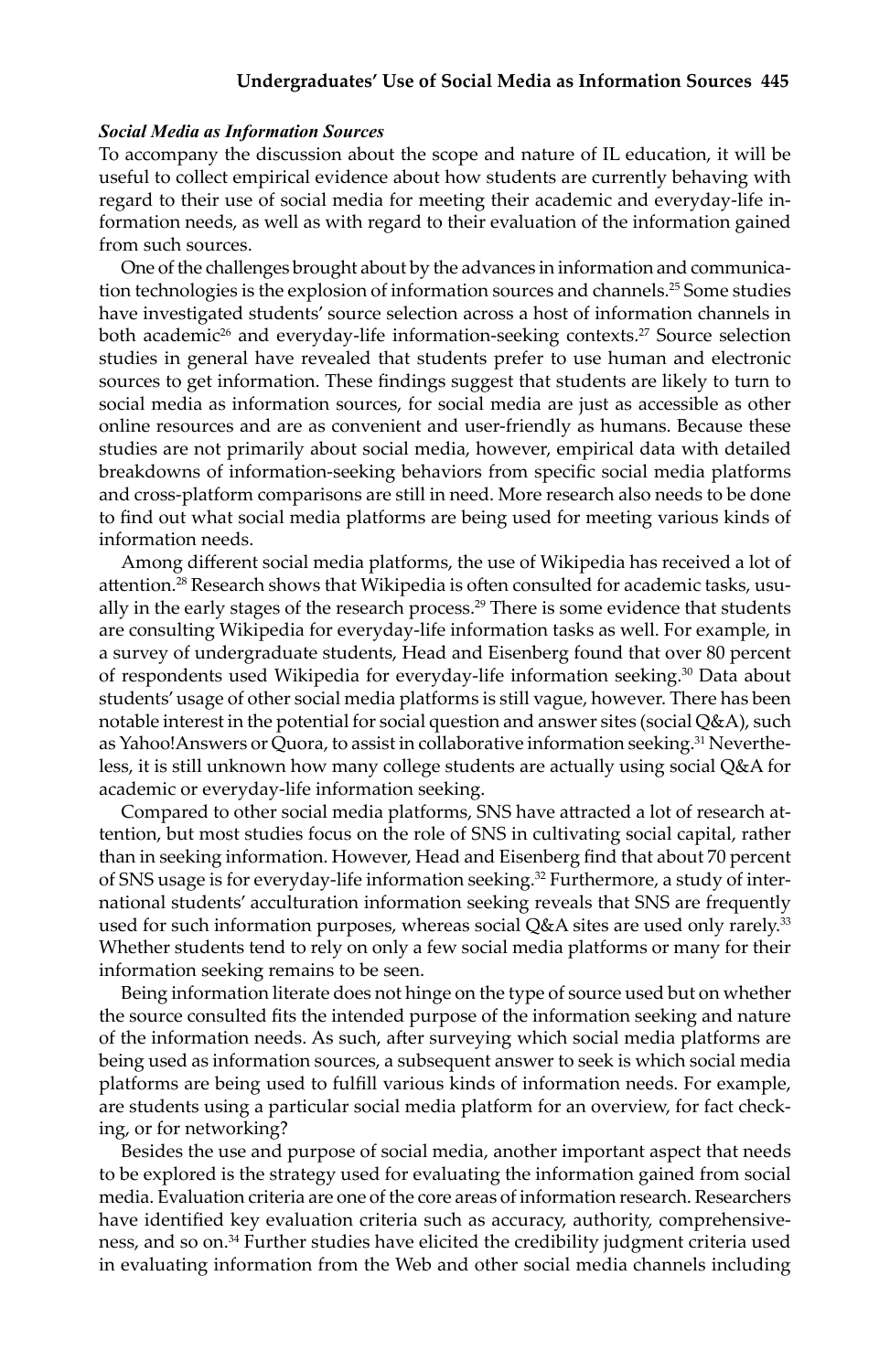Wikipedia and social Q&A.<sup>35</sup> Similar criteria such as logic, verifiability, accuracy, and author expertise are also mentioned in terms of evaluating answers posted on social  $O&A.^{36}$ 

Studies suggest that college students who have received IL training are aware of key evaluation criteria, as evidenced in findings where students cited accuracy as being more important than accessibility for academic tasks.<sup>37</sup> It should be noted, however, that the knowledge of important evaluation criteria is not always translated into action. Students are still inclined to use convenient and easy-to-use sources, even when they cite accuracy as the most important evaluation criterion.38 Indeed, there is a proven tendency for them to follow the "principle of least effort," wherein they seek to use accessible materials over quality sources.

Moreover, diligent evaluation of information from Web resources is rarely performed.39 Research suggests that individuals may rely on heuristics that are based on superficial or peripheral cues, such as the layout of information, rather than a more concerted quality assessment. This is particularly true when a task is deemed to be of lower significance and when the individual is insufficiently motivated.<sup>40</sup>

In light of the abundant literature on evaluation criteria and on the discrepancy between what people know and what they actually do, a different research approach can be explored—namely, asking students directly about what actions they take to assess the quality of the information available via social media. Such knowledge would help identify gaps in information evaluation and would furthermore inform IL training programs.

## **Study**

## *Methods*

A Web-based survey was used to collect data. The questionnaire included closed and open-ended questions about how different social media platforms are used and evaluated. Different types of social media covered include Wikipedia, blogs, user reviews, social networking sites (SNS), video sharing sites, microblogs, and social Q&A sites. Questions about participants' demographics and academic backgrounds were also included. The questionnaire was developed based on extant literature on social media and an exploratory study.41 It was finalized after two rounds of pilot testing. A call for participation was distributed using a mass e-mailing service to all undergraduate students in a public university. Participation was voluntary. Upon completion of the data collection, bookstore gift certificates were awarded to randomly selected participants. As the nonprobability convenience sampling method was used in this study, any generalization of the study's findings should be done with caution.

## *Participants*

Data were collected from a large Midwest public research university with over 40,000 students. A total of 845 undergraduates participated in the study. Among them, 833 questionnaires were complete and used in the data analysis. About 65 percent of the participants were female; the rest were male. Students from all class levels participated, although freshmen were underrepresented: freshmen (5%), sophomore (27%), junior (33%), and senior (35%). Participants were from across different disciplines: humanities (19%), social sciences (37%), engineering (13%), and natural sciences (31%).

## **Results**

## *Social Media Platforms as Information Sources*

To identify which social media platforms were used as information sources, we asked participants whether they used a particular social media platform for finding/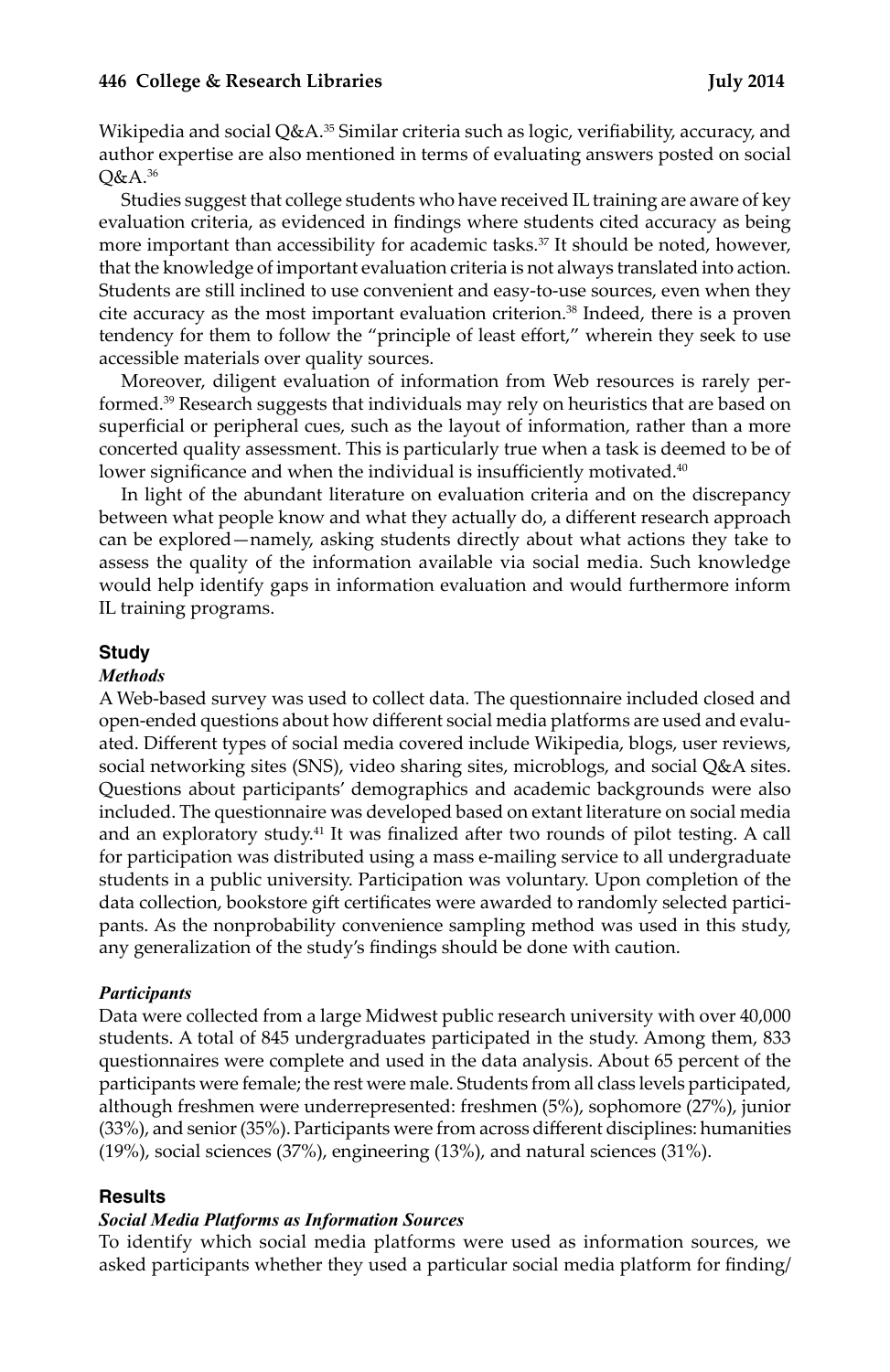acquiring information: "Do you ever use [name of a social media type] to find/acquire information?" The results are presented in table 1. Almost all participants (98.6%; n=821) reported using Wikipedia as an information source. Interestingly, SNS, such as Facebook, were another important source of information, with 95.7 percent (n=797) of participants using them. User reviews (72.1%; n=601) and video sharing sites (69.5%; n=579) were also used to gain information. About half of the participants (49.8%; n=415) used social Q&A sites. Blogs and microblogs were not frequently used as information sources, with only about 32 percent (n=270) of participants using blogs and 25 percent (n=208) using microblogs.

| <b>TABLE 1</b><br>Different Social Media Platforms Used as Information Sources ( $N = 833$ ) |                                                 |                         |  |  |  |  |
|----------------------------------------------------------------------------------------------|-------------------------------------------------|-------------------------|--|--|--|--|
| Rank                                                                                         | <b>Platform of Social Media</b>                 | <b>Percent of Users</b> |  |  |  |  |
|                                                                                              | Wikipedia                                       | 98.6%                   |  |  |  |  |
| $\mathfrak{D}$                                                                               | Social Networking Sites (for example, Facebook) | 95.7%                   |  |  |  |  |
| 3                                                                                            | User Reviews (such as reviews in Amazon.com)    | 72.1%                   |  |  |  |  |
| 4                                                                                            | Video Sharing Sites (like YouTube)              | 69.5%                   |  |  |  |  |
| 5                                                                                            | Social Q&A Sites (for instance, Yahoo!Answers)  | 49.8%                   |  |  |  |  |
| 6                                                                                            | <b>Blogs</b>                                    | 32%                     |  |  |  |  |
| 7                                                                                            | Microblogs (example: Twitter)                   | 25%                     |  |  |  |  |

When the frequency of using different social media platforms was analyzed ("How often do you use [name of a social media type]?"), the use of some social media platforms showed a significant gender difference. That is, male students used user reviews (*t* = 7.528, *p* < .001), video sharing (*t* = 5.313, *p* < .001), and social Q&A sites (*t* = 4.38, *p* < .001) as information sources more frequently than their female counterparts. In addition, a significant difference between under- (freshmen and sophomore) and upper-classmen (junior and senior) was found in the reported use of some other social media platforms. For example, while upperclassmen used Wikipedia more frequently (*t* = –4.319, *p* < .001), they tended to use video sharing  $(t = 2.265, p < .05)$  and social Q&A sites  $(t =$ 2.086, *p* < .05) less often than underclassmen. A regression analysis revealed that the level of Wikipedia use increased as the class level moved up from freshmen through seniors ( $p < 0.001$ ). Significant differences were also found in the use of platforms by different disciplines. Students in engineering used Wikipedia more often than others, especially those in social sciences ( $p < .05$ ). Students in humanities used video sharing sites more than those in natural sciences ( $p < .05$ ).

## *Main Reasons for Using Social Media as Information Sources*

Why do individuals choose to use social media as information sources? We asked participants to name the reasons why they do so and also to rate the listed reasons for using each social media platform. Results are presented in table 2. As expected, Wikipedia was used mainly for getting background information or a quick overview. It seems that the students considered Wikipedia a good starting point to source information. A participant wrote, for example, that Wikipedia was used "just to get background information or quick information. I wouldn't cite Wikipedia, but for my own curiosity, I will use it to find information… In short, it is a decent starting point." The participants used the SNSs to keep in touch with others, get updates/news, and glean the opinions of others. User reviews were sought mostly to get others' opinions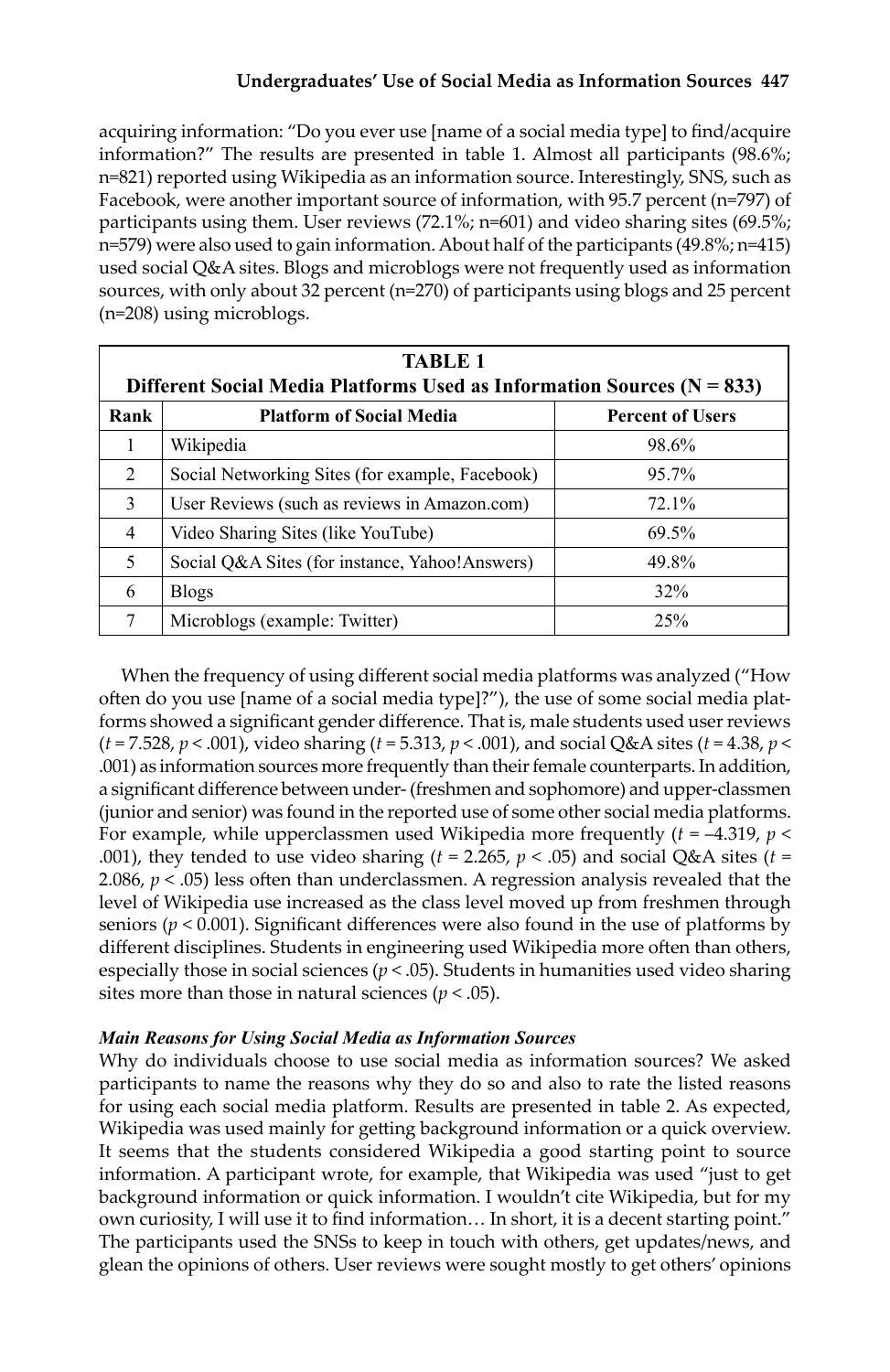| <b>TABLE 2</b><br><b>Main Reasons for Using Social Media as Information Sources</b> |                                                                        |                                                               |                                                            |                                                                        |                                                                        |                                                             |                                                                |
|-------------------------------------------------------------------------------------|------------------------------------------------------------------------|---------------------------------------------------------------|------------------------------------------------------------|------------------------------------------------------------------------|------------------------------------------------------------------------|-------------------------------------------------------------|----------------------------------------------------------------|
| Rank                                                                                | Wikipedia                                                              | Social<br><b>Networking Sites</b>                             | <b>User Reviews</b>                                        | <b>Video</b><br><b>Sharing Sites</b>                                   | Social Q&A                                                             | <b>Blogs</b>                                                | <b>Microblogs</b>                                              |
| $\mathbf{1}$                                                                        | To get<br>background/<br>introductory<br>information $(3.8)$           | To keep in touch<br>with others $(4)$                         | To obtain<br>others' opinions/<br>comments<br>(3.86)       | To obtain<br>recreational<br>information $(3.3)$                       | To find solutions<br>to a problem<br>or how-to<br>instructions $(3.5)$ | To obtain<br>others' opinions/<br>comments<br>(3.43)        | To get updates/<br>news<br>(3.67)                              |
| $\overline{2}$                                                                      | To get a quick<br>overview<br>(3.76)                                   | To get updates/<br>news<br>(3.4)                              | To help make a<br>purchase decision<br>(3.8)               | To find solutions<br>to a problem<br>or how-to<br>instructions $(3.2)$ | To get<br>background/<br>introductory info<br>(3)                      | To obtain<br>recreational<br>information(3.38)              | To keep in touch<br>with others<br>(3.44)                      |
| $\overline{3}$                                                                      | To check factual<br>information<br>(2.8)                               | To obtain<br>others' opinions/<br>comments<br>(3)             | To get<br>background/<br>introductory<br>information $(3)$ | To get<br>background/<br>introductory<br>information $(2.8)$           | To check factual<br>information<br>(2.8)                               | To get updates/<br>news<br>(3.15)                           | To be aware of<br>popular trends<br>(3.37)                     |
| $\overline{4}$                                                                      | To find solutions<br>to a problem<br>or how-to<br>instructions $(2.3)$ | To be aware of<br>popular trends<br>(2.7)                     | To be aware of<br>popular trends<br>(2.28)                 | To be aware of<br>popular trends<br>(2.6)                              | To obtain<br>others' opinions/<br>comments<br>(2.7)                    | To be aware of<br>popular trends<br>(2.95)                  | To obtain<br>others' opinions/<br>comments<br>(3.31)           |
| 5                                                                                   | To get updates/<br>news<br>(1.78)                                      | To get<br>background/<br>introductory<br>information<br>(2.2) | To check factual<br>information<br>(2.26)                  | To get updates/<br>news<br>(2.56)                                      | To be aware of<br>popular trends<br>(1.5)                              | To get<br>background/<br>introductory<br>information (2.69) | To get<br>background/<br>introductory<br>information<br>(2.53) |

**448 College & Research Libraries**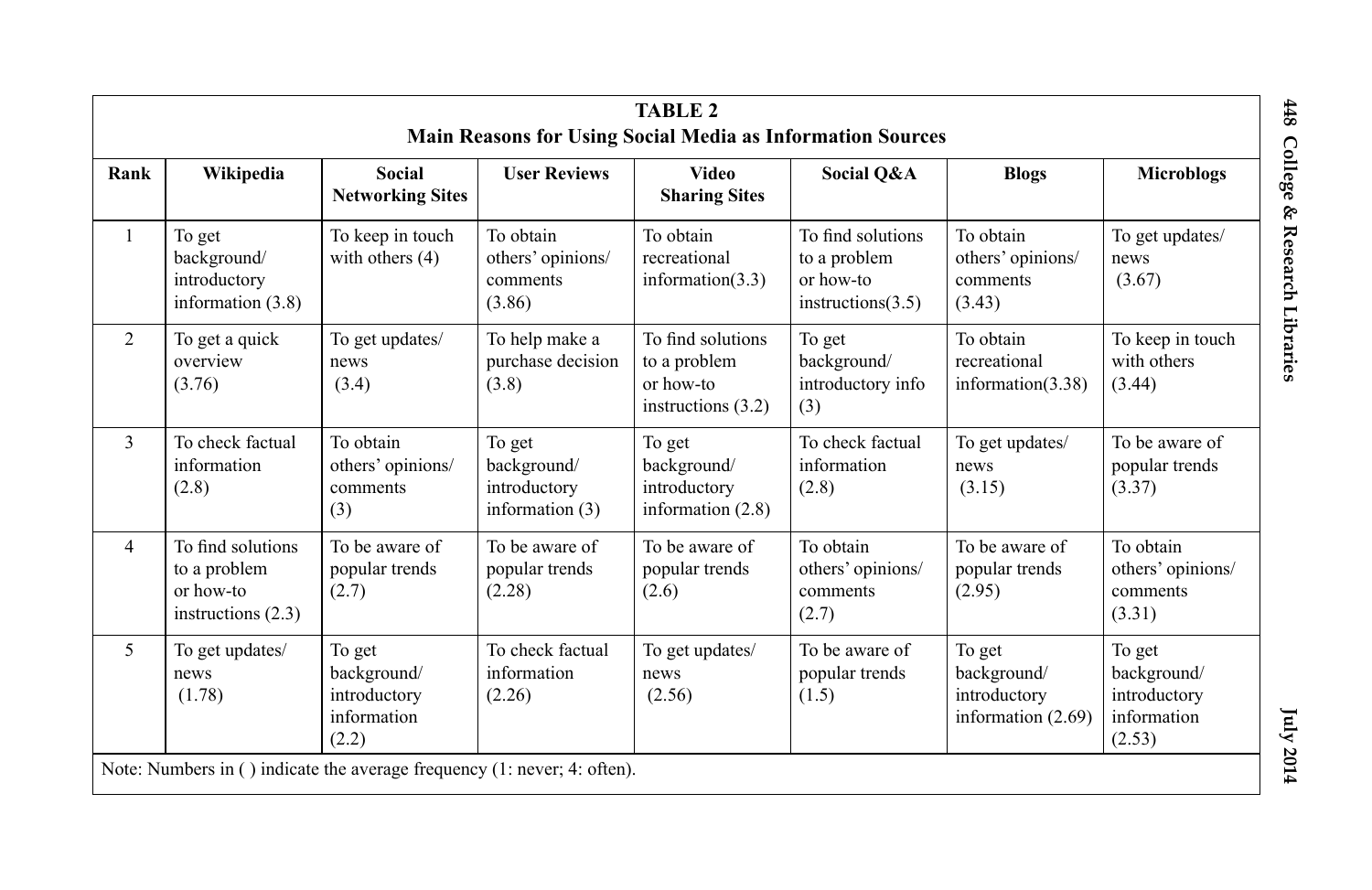and to gain background information to help make purchase decisions. Although the respondents frequently used video sharing sites for recreational purposes, they also consulted these sites to find solutions or how-to instructions: "Usually I use it for entertainment purposes, but sometimes I find how-to's and lectures that I find helpful," a participant explained. Social Q&A sites were used to find solutions or obtain background information. As indicated in open-ended answers, the respondents seemed to use blogs to obtain the opinions of others, often for recreational purposes (such as fashion, recipes) whereas they appeared to use microblogs mostly to access news (for example, international news, celebrity news).

Different social media platforms were used for similar purposes. To get background information, users tended to consult Wikipedia as well as social Q&A, user reviews, and video sharing sites. For fact checking, Wikipedia and social Q&A sites seem to have been used most frequently. To get others' input, user reviews, SNS, blogs, and microblogs were used. Social Q&A and video sharing sites helped to find solutions or how-to instructions. For updates and popular trends, SNS and microblogs tended to be used.

## *Evaluating the Quality of Information*

As some social media platforms were used as information sources, we wanted to find out whether participants take any evaluative actions to check the quality of the information gained from these sites. If they do, what kinds of actions do they take? Table 3 provides a list of such actions for social media platforms that are often used as information sources. The list is organized based on the frequency of use; the action listed at the top is the most frequently taken action for the corresponding source.

For Wikipedia, the most popular social media platform used as an information source among participants, individuals reported trying to find cues from the source itself when evaluating the quality of information. That is, they checked several factors, namely: (1) the quality and quantity of links/references provided; (2) the notes on progress/completeness of the article (such as "citation needed"); and (3) the length of the article. In addition, users often consulted external/official sources to compare and verify the content.

When using SNS, on the other hand, many respondents indicated that they did not take evaluative actions. For example, about 59 percent of SNS users reported that they never check to see if sources are properly cited. If interested in checking the quality of information, participants paid attention to others' reactions to the information and also to the author who provided the information. In addition, some typical evaluative actions were taken, such as checking the tone/style of the writing and the quality of the links/ references provided, as well as comparing the information against external sources.

For user reviews, it seems that participants made significant effort to evaluate the quality of information. They tended to pay attention to the reactions that the current review has received (that is, how many other users agree with the current review or find it useful), and also to comparable reviews by other users (in other words, whether the information provided in the current review is consistent with the information in other reviews). They also checked internal cues, including: (1) whether the reviewer was using the product for the same purpose as the reader; (2) the tone/style of the writing; and (3) the date the review was posted.

Those using video sharing and social Q&A sites seemed to take very similar evaluative actions. For these social media platforms, participants tended to (1) check others' reactions; (2) compare the content with external sources; (3) check the quality of the links/references provided; and (4) check whether sources are properly cited. For video sharing sites, users also checked the quality of the image/video/audio, whereas social Q&A users checked the tone/style of the writing.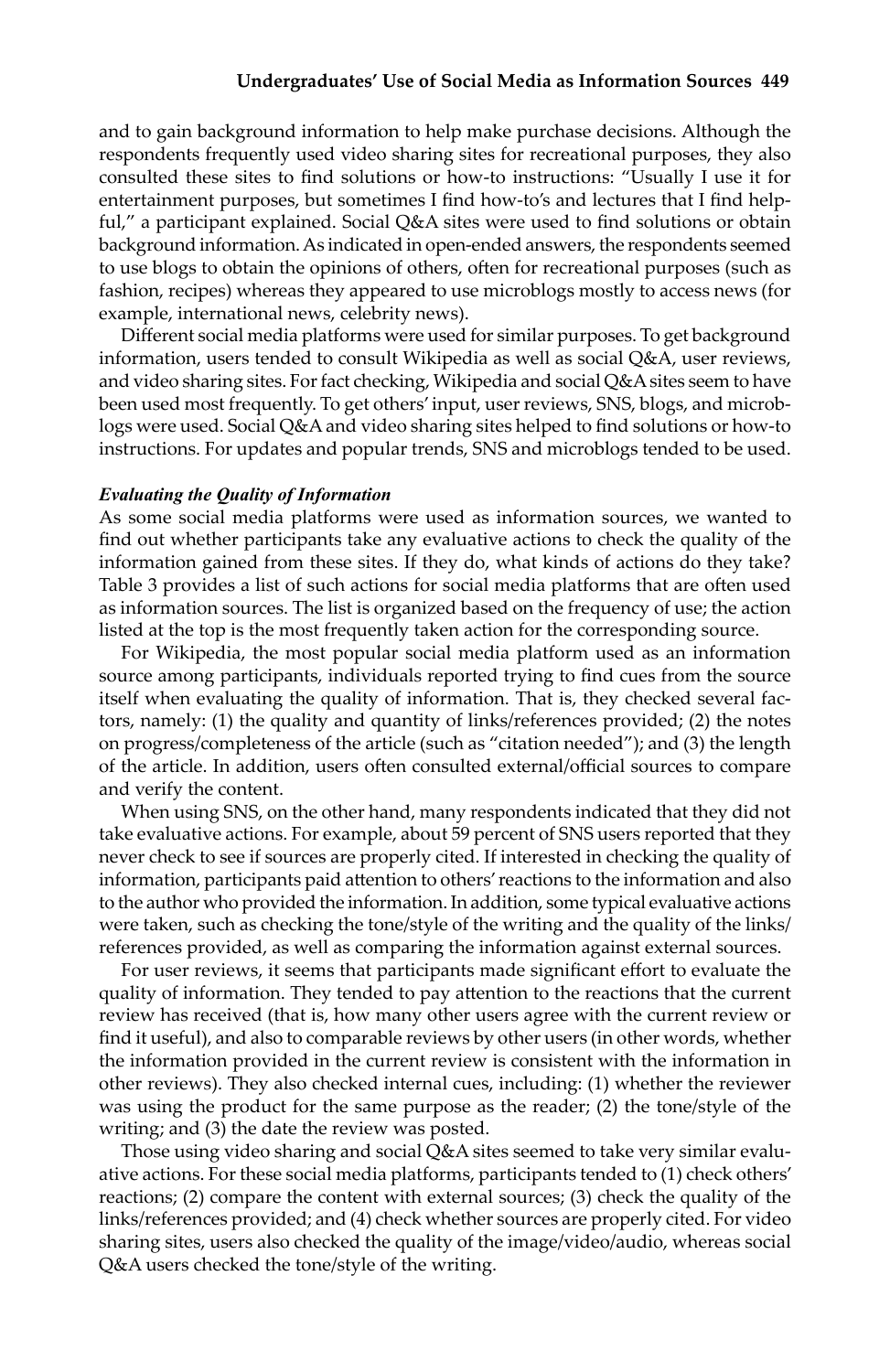$\mathsf{r}$ 

 $\overline{\phantom{a}}$ 

| <b>Social Media</b><br><b>Platform</b> | <b>Evaluative Actions</b>                                                    | Average<br>Frequency |
|----------------------------------------|------------------------------------------------------------------------------|----------------------|
| Wikipedia                              |                                                                              | $2.6*$               |
|                                        | Compare the content with external/official sources                           | 3.1                  |
|                                        | Check quality of links/references provided                                   | 2.7                  |
|                                        | Check number of links/references provided                                    | 2.53                 |
|                                        | Check notes on progress/completeness (for example,<br>"citation needed")     | 2.5                  |
|                                        | Check the length of the article                                              | 2.33                 |
| <b>Social Networking</b>               |                                                                              | $2.4*$               |
|                                        | Check others' reactions/opinions                                             | 2.9                  |
|                                        | Check information about the author/poster (for<br>example, his/her profile)  | 2.7                  |
|                                        | Check tone/style of writing/argument                                         | 2.4                  |
|                                        | Compare the content with external/official sources                           | 2.2                  |
|                                        | Check quality of links/references provided                                   | 2                    |
| <b>User Review Sites</b>               |                                                                              | $3.4*$               |
|                                        | Check the consistency with other reviews                                     | 3.7                  |
|                                        | Check how many other users agree/disagree with the<br>review                 | 3.5                  |
|                                        | Check whether the reviewer used the product for the<br>same purpose as yours | 3.32                 |
|                                        | Check tone/style of writing/argument                                         | 3.3                  |
|                                        | Check when the review was posted                                             | 3.2                  |
| <b>Video Sharing Sites</b>             |                                                                              | $2.4*$               |
|                                        | Check quality of images/videos/audio                                         | 2.8                  |
|                                        | Check others' reactions/opinions                                             | 2.7                  |
|                                        | Compare the content with external/official sources                           | 2.4                  |
|                                        | Check quality of links/references provided                                   | 2.13                 |
|                                        | Check whether sources are properly cited                                     | 2.1                  |
| <b>Social Q&amp;A Sites</b>            |                                                                              | $2.8*$               |
|                                        | Check others' reactions/opinions                                             | 3.3                  |
|                                        | Compare the content with external/official sources                           | 3.1                  |
|                                        | Check tone/style of writing/argument                                         | 3                    |
|                                        | Check quality of links/references provided                                   | 2.6                  |
|                                        | Check whether sources are properly cited                                     | 2.21                 |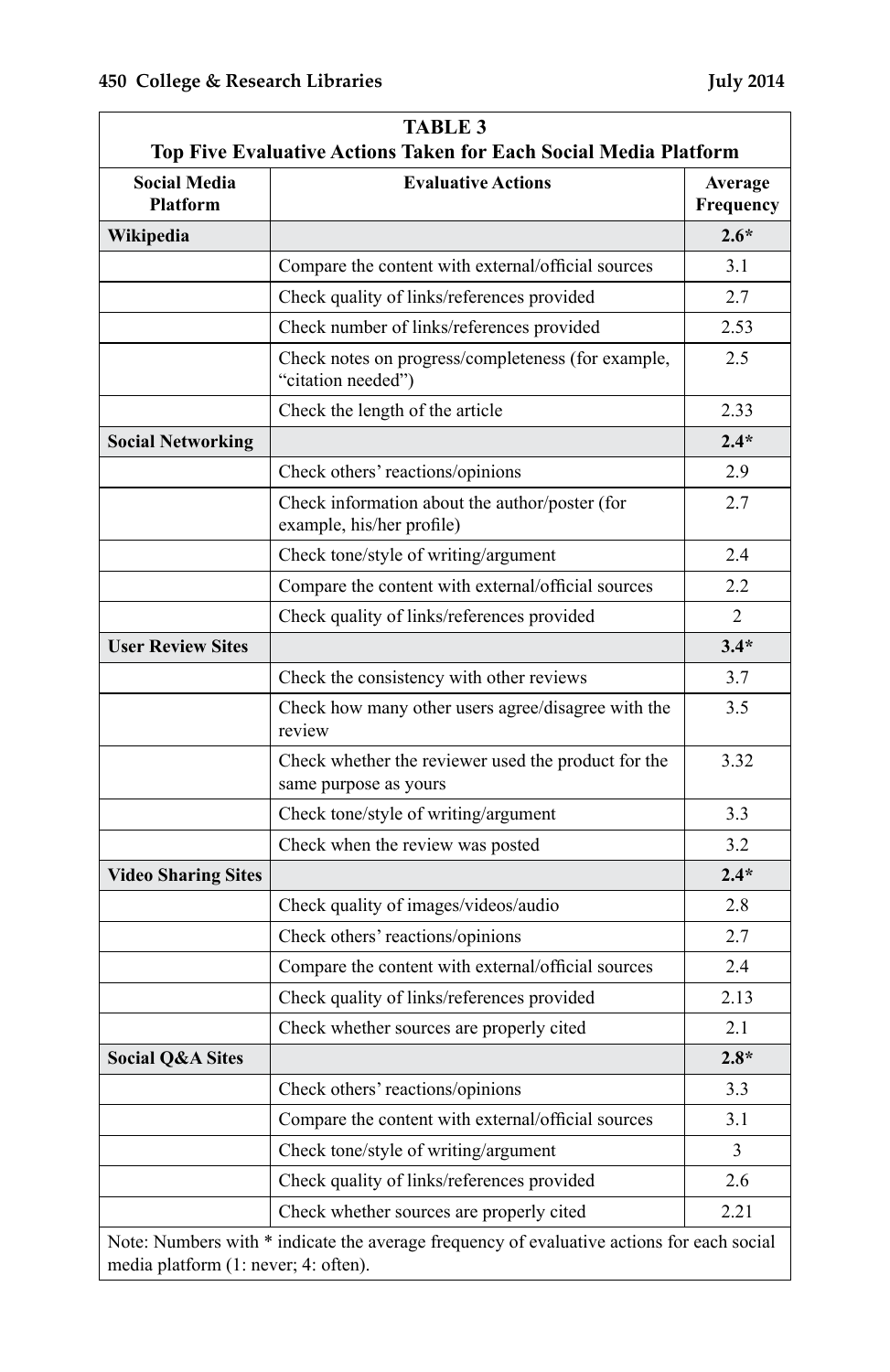To find out how much effort users put into evaluating different social media platforms, the frequency of use of the top five evaluative actions was analyzed and averaged for each social media platform. The type of social media for which users made the most evaluative effort was found to be user reviews (3.4), followed by social Q&A (2.8), Wikipedia (2.6), SNS (2.4), and video sharing sites (2.4).

It is interesting to note that, although Wikipedia was found to be the most popular information source, participants did not necessarily make the most effort in evaluating the quality of information provided by this source. More evaluative effort was made for user reviews (3.4) and social  $Q&A(2.8)$  than for Wikipedia (2.6). For user reviews, all of the top five evaluative actions were conducted fairly frequently (ranging between 3.2 and 3.7). Social Q&A had three such actions, with scores ranging from 3.0 to 3.3. Wikipedia had only one action rated above 3.

When using SNS and video sharing sites, participants seemed to make less effort to evaluate the content as compared to other sources. All of the top five evaluative actions for both platforms scored below 3 (that is, less frequent than "sometimes").

| <b>TABLE 4</b>                                                                                |                             |                                                                                                                                   |  |  |  |
|-----------------------------------------------------------------------------------------------|-----------------------------|-----------------------------------------------------------------------------------------------------------------------------------|--|--|--|
| <b>Evaluative Actions by Focus</b>                                                            |                             |                                                                                                                                   |  |  |  |
| <b>Focus</b>                                                                                  | <b>Targeted</b><br>Facet    | <b>Evaluative Actions</b>                                                                                                         |  |  |  |
| External                                                                                      | Content                     | Compare the content with external/official sources $(2.7)$ [4]<br>platforms];<br>Check the consistency with other reviews $(3.7)$ |  |  |  |
|                                                                                               |                             | Check others' reactions/opinions (3) [3 platforms];<br>Check how many other users agree/disagree with the review<br>(3.5)         |  |  |  |
| Internal                                                                                      | Author                      | Check information about the author—for example, his/her<br>profile $(2.7)$                                                        |  |  |  |
|                                                                                               |                             | Check whether the reviewer used the product for the same<br>purpose as the reader $(3.3)$                                         |  |  |  |
|                                                                                               | Content                     | Check others' reactions/opinions (3) [3 platforms];<br>Check how many other users agree/disagree with the review<br>(3.5)         |  |  |  |
|                                                                                               | Date                        | Check when the review was posted $(3.2)$                                                                                          |  |  |  |
|                                                                                               | <b>Notes</b>                | Check notes on progress/completeness-for example,<br>"citation needed" (2.5)                                                      |  |  |  |
|                                                                                               | Physical<br>Characteristics | Check the length of the article/review $(2.3)$                                                                                    |  |  |  |
|                                                                                               |                             | Check quality of images/videos/audio (2.8)                                                                                        |  |  |  |
|                                                                                               | References                  | Check whether sources are properly cited $(2.2)$ [2 platforms]                                                                    |  |  |  |
|                                                                                               |                             | Check quality of links/references provided (2.4) [4 platforms]                                                                    |  |  |  |
|                                                                                               |                             | Check number of links/references provided (2.5)                                                                                   |  |  |  |
|                                                                                               | Tone/Style                  | Check tone/style of writing/argument (2.9) [3 platforms]                                                                          |  |  |  |
| Note: Numbers in () indicate the average score $(1)$ never: 4; often). Numbers in [] indicate |                             |                                                                                                                                   |  |  |  |

Evaluative actions were further analyzed and grouped based on whether users find evaluative cues from inside or outside the source (see table 4). One of the most frequently used actions of evaluation was to consult external sources (including other

Note: Numbers in ( ) indicate the average score (1: never; 4: often). Numbers in [ ] indicate the number of different social media platforms for which the evaluative action was taken.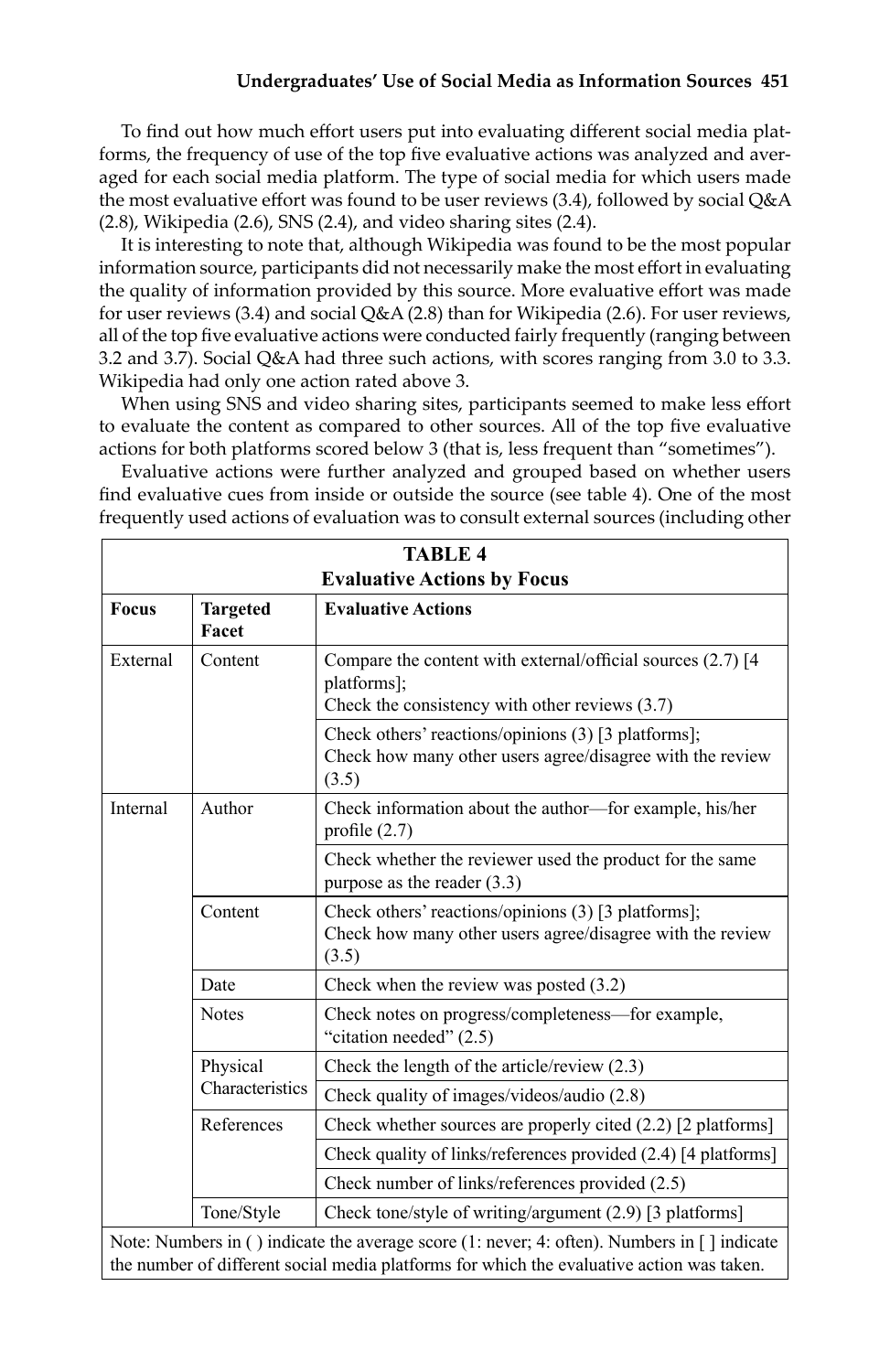reviews) to compare the information for consistency. Another related strategy was to check how others reacted to the information provided. Most social media platforms have incorporated features that encourage interactions between the author of the contents and the readers/users. When no other comparable sources are available, reactions from others toward the information provided can offer cues to help users evaluate the quality of the information.

Users also try to find evaluative cues from within the social media source itself. First, users check whether the author seems to be credible. To learn more about the author, users can check the author's profile, which is often presented within the same social media source. Users seem to pay more attention to the information if it is provided by an author who shares similar characteristics with the users themselves. For example, some participants commented that they look for reviews by an individual whose demographic characteristics or intentions of using a product are similar to those of themselves. Second, users check the date that the information was made available; usually, the more recent ones are better. Third, if references are provided along with the information, users check the quality and quantity of the references. Furthermore, checking whether sources are properly cited is also an important strategy. Fourth, notes indicating whether the information is complete can be used as a cue for evaluation. For example, entries in Wikipedia often contain notes/disclaimers related to the completeness or limitations of the information provided (for example: "citation needed"; "The neutrality of this article is disputed"). It seems that users review such notes to evaluate the quality of the information.

Finally, users also check not only the concrete but also the abstract properties of the information. That is, to evaluate the quality of information, users examine its physical characteristics, including the length of the posting/entry and the quality of the images/ videos. In addition, users also check the style or tone of the writing, which can help them to determine whether the author was biased or neutral, logical or illogical, and so on.

### **Discussion**

The study found that several social media platforms are popular sources of information. For example, more than 90 percent of participants used Wikipedia and SNS as information sources. User reviews and video sharing sites were also used by about 70 percent of participants. These high usage rates lend support to the view that IL librarians should engage with emergent technologies to ensure that students are equipped with the critical metaliteracy skills necessary to assess and use different social media platforms, as these nonacademic sources are already being used, and at increasing rates.

Interestingly, blogs (32%) and microblogs (25%) were rarely used for gaining information. In fact, the use of blogs for information seeking has been declining despite their potential as an information source.<sup>42</sup> The relatively low reported usage of blogs as an information source in this study could reflect this general trend. Microblogs, such as Twitter, were also rarely used information sources. A recent Pew report indicates that Twitter is not widely used among young adults, although there has been a steady increase in its usage.43 As an effective tool for disseminating updated information, however, microblogs have the potential to rise in importance as information sources. It might therefore be worth tracking the trend of using microblogs as information sources over the next few years.

It is worth noting that Wikipedia in particular is frequently used as a source of information. Moreover, students in higher class levels used Wikipedia more frequently. This implies that more experienced students regard Wikipedia as a useful information source—even in spite of the discouragement by some faculty, IL professionals, and even Wikipedia's founder Jimmy Wales to use it for scholarly work.<sup>44</sup>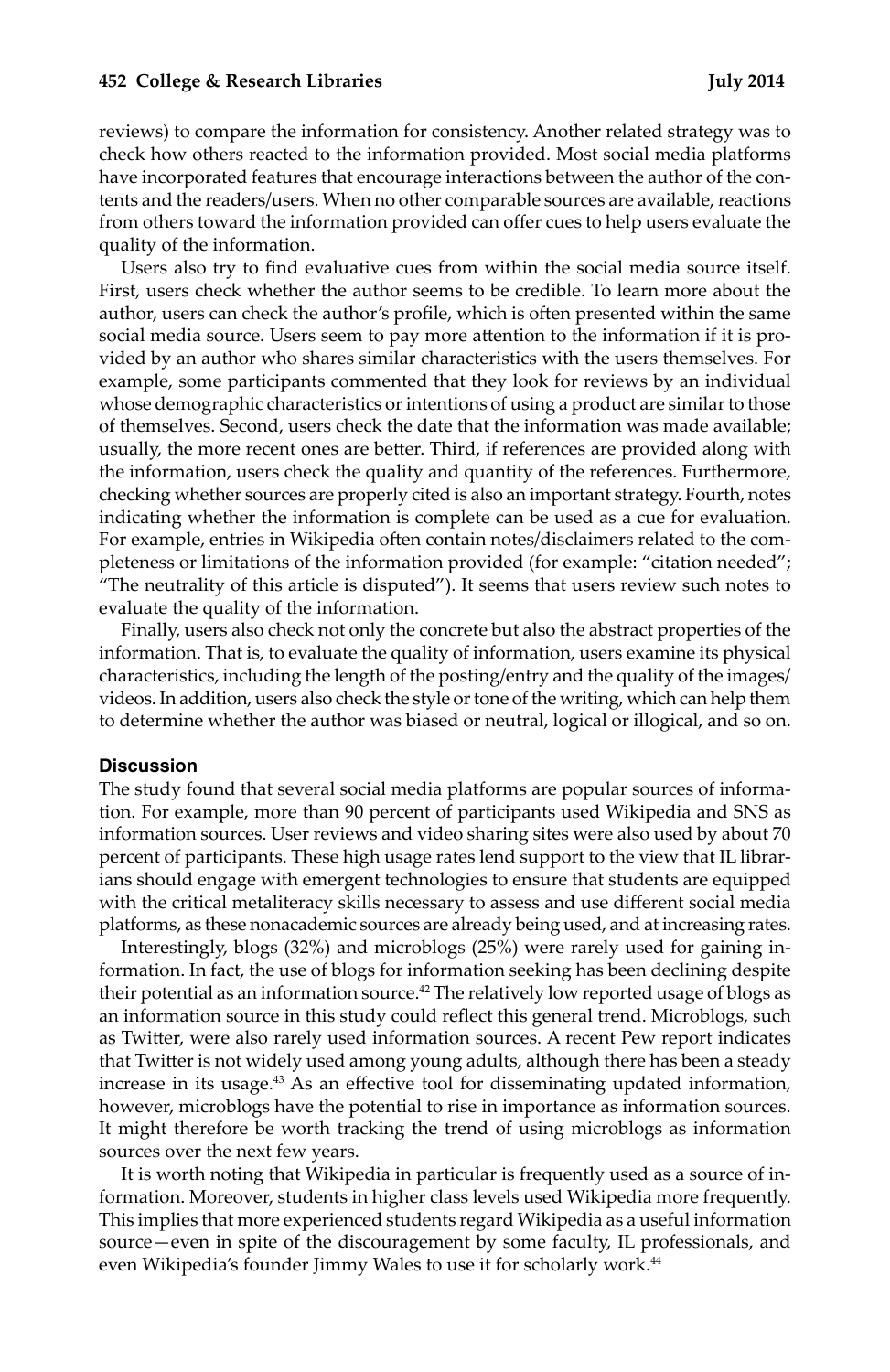As Wikipedia has become one of the most popular information sources among students,<sup>45</sup> librarians might need to be proactive about this trend. Collaborative reference sources such as Wikipedia do have positive value when used properly.<sup>46</sup> Given its popularity, it would still be instrumental to teach undergraduates how to effectively evaluate and use the information provided by Wikipedia, while at the same time pointing out that Wikipedia is not very suitable for academic tasks. Furthermore, librarians and educators might want to explore ways for effectively improving the quality of information offered through Wikipedia, such as by encouraging contributions of quality content among themselves.47 It might also be helpful if IL education covered strategies for the creation, as well as the evaluation, of quality information so that students can become not only informed consumers, but also valuable creators, of information.

The study shows that students use social media for various reasons. Some of the commonly cited reasons include getting background information, gleaning others' opinions, and finding solutions or how-to instructions. Although social media cannot replace some of the high-quality traditional information resources whose quality is systematically controlled, they can be used to supplement such resources. Social media take advantage of the wide range of experiences and expertise that people have. While their quality varies, social media information sources can provide information that traditional resources cannot efficiently provide. It would therefore be beneficial to acknowledge their usefulness as information sources and to develop IL programs for helping individuals to effectively evaluate and use them.

Findings about the evaluative actions taken for each social media platform were enlightening. As noted above, Wikipedia was found to be widely used by college students.48 However, this study revealed that Wikipedia users did not exert as much effort in their evaluation of Wikipedia sources as they did for user reviews or social Q&A sites. That is, the average frequency of taking different evaluative actions was lower for Wikipedia than it was for user reviews or social Q&A sites. This might be because Wikipedia is often used as a starting point from which students can gain background information, rather than as the final resource for their assignments. In fact, responses from open-ended questions indicated that many respondents use Wikipedia because they want to find further resources from it. As Wikipedia is easily accessible and offers a quick overview of a topic with useful links and references, students seem to use it first and then consult additional resources to get more in-depth information later.<sup>49</sup> Perhaps that is why students make less effort to evaluate the quality of information they gain from Wikipedia.

Furthermore, Wikipedia seems to have a production and presentation system that appears to be similar to traditional resources (such as registered contributors, entry formats, corrections by contributors). Students might put more trust in Wikipedia because of such apparent similarities. For user reviews and social Q&A sites, on the other hand, there is no such coherent format that makes them easy to evaluate. Moreover, contributors' backgrounds seem to vary widely (if they are known at all). Users of such sites would therefore need to make extra effort to evaluate the quality of the information provided. Further studies could test the above hypotheses and examine what factors affect readers' trust toward different social media platforms.

When using social media as information sources, users take various actions to evaluate the information provided. They try to find evaluative cues from inside as well as outside the source. When using external cues, users compare the contents of the source itself with those from external sources. That is, they check the consistency of the information across different sources. Users also check reactions from others. As opposed to traditional information resources, social media usually allow other users to comment on the information that the author has provided and to access such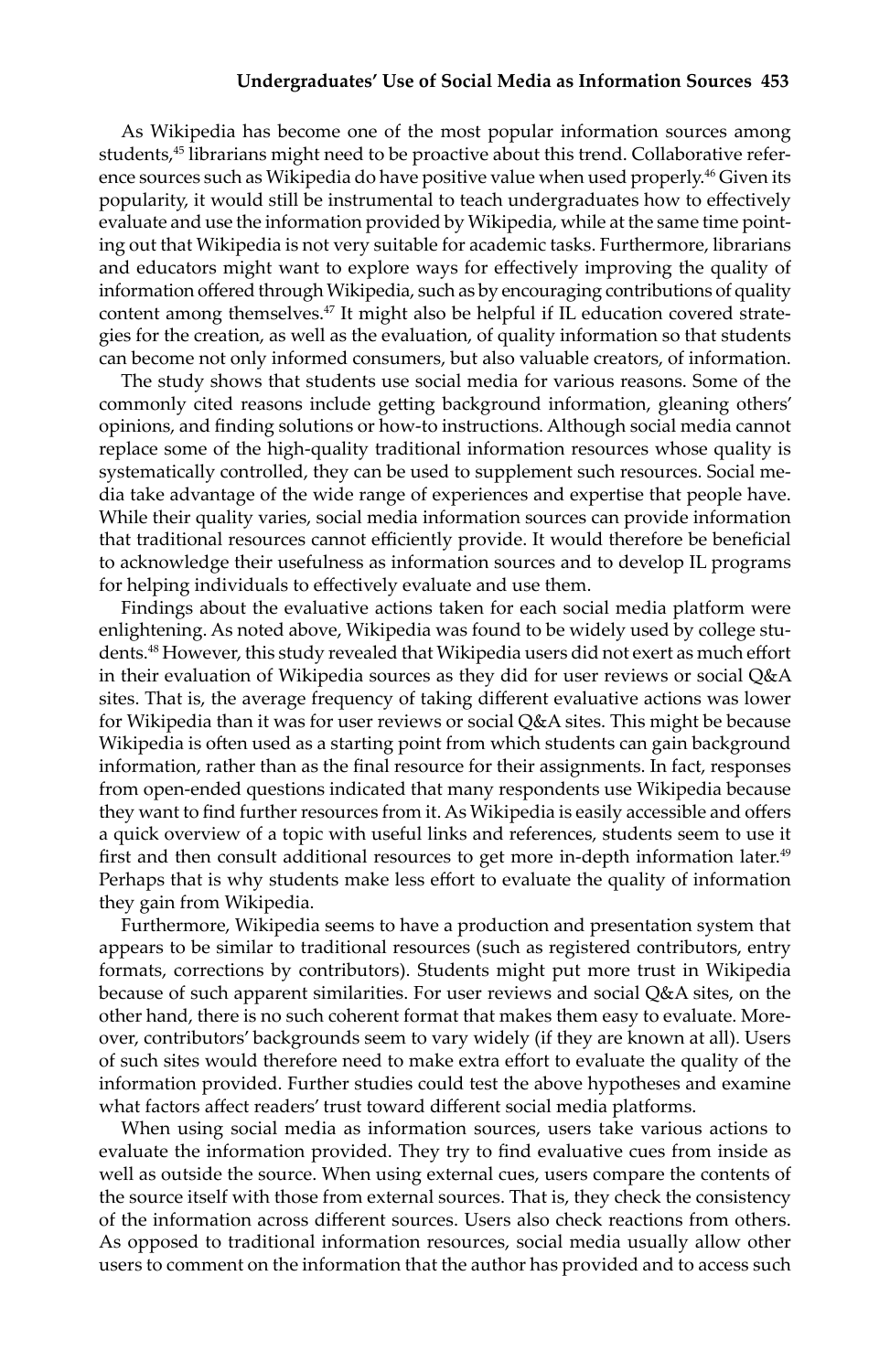## **454 College & Research Libraries July 2014**

feedback easily. While checking others' comments and reactions to the information may seem to be a strategy unique to social media, in principle it is similar to the use of external reviews and critiques when evaluating traditional resources. If IL education were to cover the effective and systematic ways of writing and evaluating reviews, the quality of online reviews would eventually be improved and they would become more helpful to users.

When using cues from inside the source itself, users pay attention to different aspects such as author, date, references, notes on the completeness/limit of the information, and concrete/physical and abstract characteristics of the posting. Many of these cues are similar to what users consider when evaluating traditional information resources. In typical IL education, the key criteria for evaluating the quality of print and electronic academic information are covered. As social media resources are different from traditional resources in terms of their purpose, production process, structure, and media used, it would be helpful for IL education to include a review of the specific features of each social media platform and to address specific actions along with the criteria that should be used for evaluating the quality of the information.

## **Conclusion**

Focusing on undergraduate students, the study provided a snapshot of current trends in using social media as information sources. The findings shed light on which social media platforms are frequently used as information sources and how the information provided through social media is evaluated and used.

Apparently, undergraduate students tend to use quite a few social media platforms for finding and acquiring information. In addition to applying a few evaluative actions similar to what they use for traditional resources, students seemed to have developed their own strategies (such as checking disclaimer notes) to evaluate the quality of the information accessed through social media. The effectiveness of these strategies has yet to be fully assessed.

As social media resources have features and characteristics different from those of traditional information sources, a thorough evaluation of the information gained from social media requires new approaches and strategies. Therefore, this might be a good time for librarians and educators to redesign current IL education programs. IL programs should be encouraged to cover strategies for the effective evaluation and use of social media as information sources. For this to happen, a set of evaluation criteria as well as a roster of evaluative actions related to the unique characteristics of the various social media platforms will need to be developed. Students should be encouraged to remain vigilant of the shortcomings of social media information. Problems such as the possibility of fake reviews and the speed and breadth with which misinformation can spread should be discussed.<sup>50</sup> In addition, IL programs can help students to become effective creators, as well as consumers, of information via various types of sources including social media. Students would benefit from training in social media–related fair use and copyright topics, such as the Creative Commons and proper attributions and citations.51 Content contribution from librarians and educators should also be valued and rewarded.

Social media's philosophy of encouraging interactions between authors and users is here to stay. The collaborative and participatory potential of social media will not be fully realized, however, until individuals can effectively evaluate, use, and contribute to these sources. By incorporating social media within the scope and training of IL, librarians have much to offer in shaping an informed citizenry in this era of social media.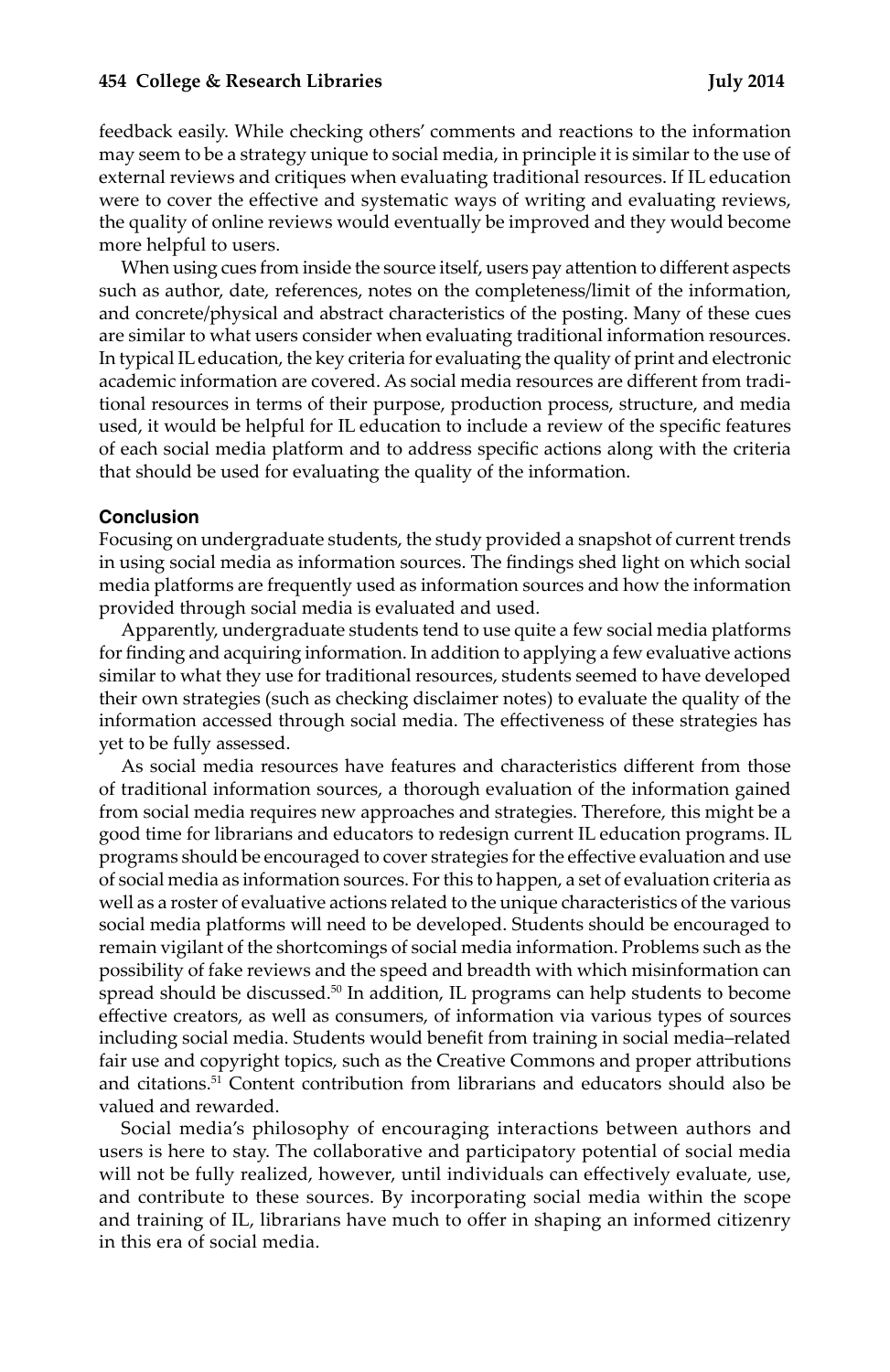#### **Notes**

 1. Alison J. Head and Michael B. Eisenberg, "How Today's College Students Use Wikipedia for Course-Related Research," *First Monday* 15, no. 3 (2010), available online at www.firstmonday. org/htbin/cgiwrap/bin/ojs/index.php/fm/article/viewArticle/2830/2476 [accessed 3 October 2012]; Pew, "YouTube & News: A New Kind of Visual Journalism," (2012), available online at www. journalism.org/analysis\_report/youtube\_news [accessed 3 October 2012].

 2. Joanna Brenner, "Pew Internet: Social Networking," (2012), available online at http:// pewinternet.org/Commentary/2012/March/Pew-Internet-Social-Networking-full-detail.aspx [accessed 3 October 2012]; Amanda Lenhart, Mary Madden, Alexandra Rankin Macgill, and Aaron Smith, "Teens and Social Media" (2007), available online at http://pewinternet.org/~/media// Files/Reports/2007/PIP\_Teens\_Social\_Media\_Final.pdf.pdf [accessed 1 August 2012]; Head and Eisenberg, "How Today's College Students Use Wikipedia"; Head and Eisenberg, "How College Students Use the Web to Conduct Everyday Life Research," *First Monday* 16, no. 4 (2011), available online at www.firstmonday.org/htbin/cgiwrap/bin/ojs/index.php/fm/article/viewArticle/3484/2857 [accessed 3 October 2012].

 3. Meredith Farkas, "Information Literacy 2.0," *American Libraries* (2011), available online at http://americanlibrariesmagazine.org/columns/practice/information-literacy-20 [accessed 1 August 2012]; Sonja Spiranec and Mihaela Banek Zorica, "Information Literacy 2.0: Hype or Discourse Refinement?" *Journal of Documentation* 66, no. 1 (2010): 140–53.

 4. "Social Media," in *Merriam-Webster* (2012), available online at www.merriam-webster.com/ dictionary/social media [accessed 1 August 2012].

 5. Andreas M. Kaplan and Michael Haenlein, "Users of the World, Unite! The Challenges and Opportunities of Social Media," *Business Horizons* 53, no. 1 (2010): 59–68; New Media Consortium, *Horizon Report. 2012 Higher Education Edition*, 2012, available online at http://net.educause.edu/ir/ library/pdf/HR2012.pdf [accessed 22 November 2012]; Nina Dohn, "Web 2.0: Inherent Tensions and Evident Challenges for Education," *International Journal of Computer-Supported Collaborative Learning* 4, no. 3 (2009): 343–63.

6. Brenner, "Pew Internet: Social Networking."

 7. Kathryn Zickuhr, "Generations 2010" (2010), available online at http://pewinternet.org/ Reports/2010/Generations-2010.aspx [accessed 1 August 2012].

 8. Aaron Smith, Lee Rainie, and Kathryn Zickuhr, "College Students and Technology" (2011), available online at http://pewinternet.org/Reports/2011/College-students-and-technology/Report. aspx [accessed 1 August 2012].

 9. Paolo Gardois, Nicoletta Colombi, Gaetano Grillo, and Maria C. Villanacci, "Implementation of Web 2.0 Services in Academic, Medical and Research Libraries: A Scoping Review," *Health Information and Libraries Journal* 29, no. 2 (2012): 90–109; Alton Y. K. Chua and Dion H. Goh, "A Study of Web 2.0 Applications in Library Websites," *Library and Information Science Research* 32, no. 3 (2010): 203–11; Khalid Mahmood and John V. Richardson Jr., "Adoption of Web 2.0 in US Academic Libraries: A Survey of ARL Library Websites," *Program* 45, no. 4 (2011): 365–75.

 10. Amanda Click and Joan Petit, "Social Networking and Web 2.0 in Information Literacy," *International Information and Library Review* 42, no. 2 (2010): 137–42; Lili Luo, "Web 2.0 Integration in Information Literacy Instruction: An Overview," *Journal of Academic Librarianship* 36, no. 1 (2010): 32–40.

11. Head and Eisenberg, "How College Students Use the Web"; Kyung-Sun Kim, Eun Young Yoo-Lee, and Sei-Ching Joanna Sin, "Social Media as Information Source: Undergraduates' Use and Evaluation Behavior," *Proceedings of the ASIST Annual Meeting* 48 (2011), available online at http:// onlinelibrary.wiley.com/doi/10.1002/meet.2011.14504801283/full [accessed 1 August 2012]; Sei-Ching Joanna Sin and Kyung-Sun Kim, "International Students' Everyday Life Information Seeking: The Informational Value of Social Networking Sites," *Library & Information Science Research*, 35, no. 2 (2013): 107–16.

12. Peter Denning, Jim Horning, David Parnas, and Lauren Weinstein, "Wikipedia Risks," *Communications of the ACM* 48, no. 12 (2005): 152; Deborah J. Grimes and Carl H. Boening, "Worries with the Web: A Look at Student Use of Web Resources," *College & Research Libraries* 62, no. 1 (2001): 11–22.

13. Philip M. Davis, "Effect of the Web on Undergraduate Citation Behavior: Guiding Student Scholarship in a Networked Age," *Portal* 3, no. 1 (2003): 41–51; Grimes and Boening, "Worries with the Web," 11–23; Miriam J. Metzger, "Making Sense of Credibility on the Web: Models for Evaluating Online Information and Recommendations for Future Research," *Journal of the American Society for Information Science and Technology* 58, no. 13 (2007): 2078–91.

14. Candice Dahl, "Undergraduate Research in the Public Domain: The Evaluation of Non-Academic Sources Online," *Reference Services Review* 37, no. 2 (2009): 155–63.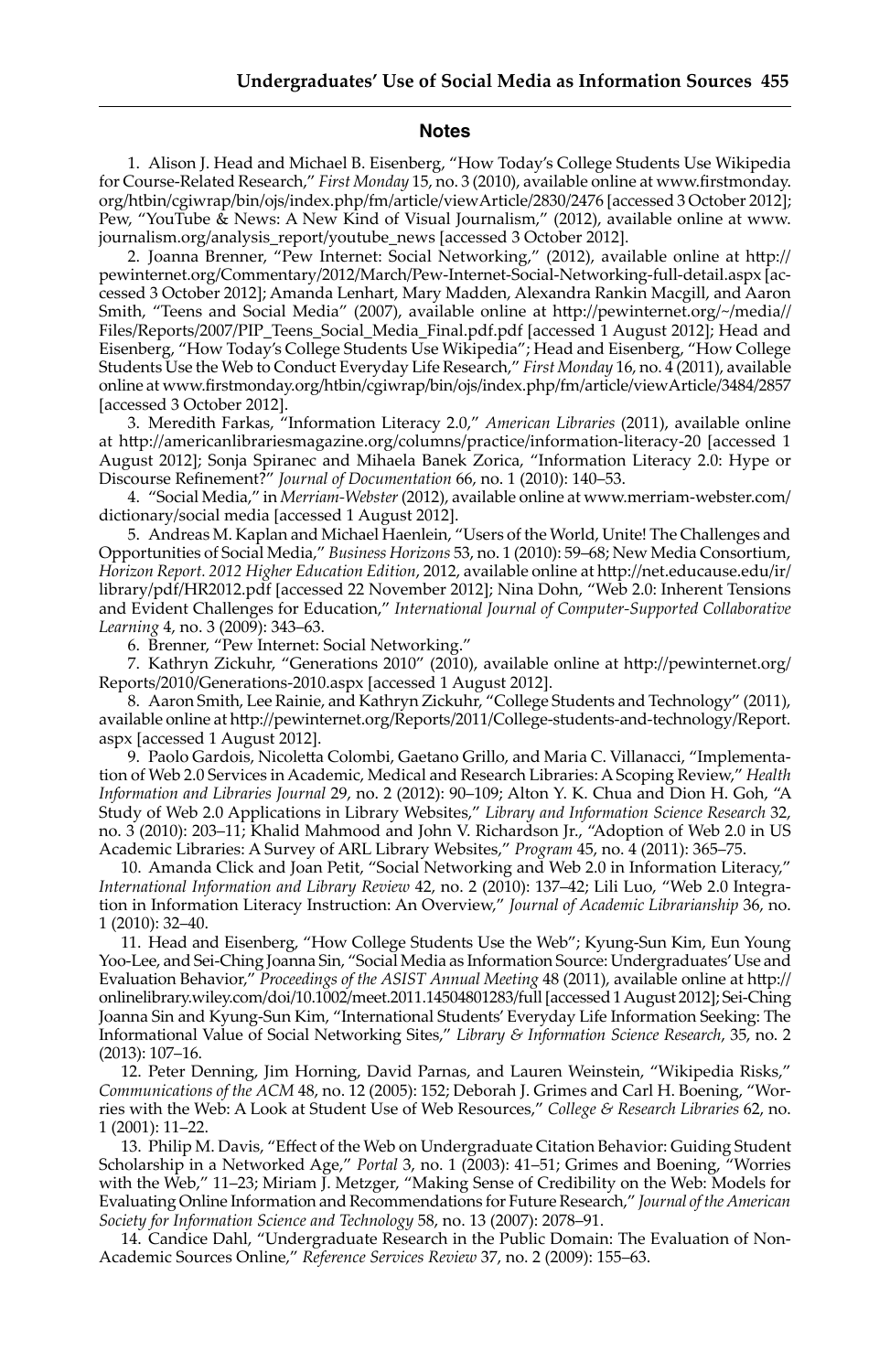#### **456 College & Research Libraries July 2014**

15. James Ball and Paul Lewis, "Twitter and the Riots: How the News Spread," *The Guardian*, December 7, 2011, available online at www.guardian.co.uk/uk/2011/dec/07/twitter-riots-hownews-spread [accessed 1 August 2012].

16. John C. Bertot, Paul T. Jaeger, and Justin M. Grimes, "Using ICTs to Create a Culture of Transparency: E-Government and Social Media as Openness and Anti-Corruption Tools for Societies," *Government Information Quarterly* 27, no. 3 (2010): 264–71; Ramesh Srinivasan, "Indigenous, Ethnic and Cultural Articulations of New Media," *International Journal of Cultural Studies* 9, no. 4 (2006): 497–518.

17. David Bawden, "Information and Digital Literacies: A Review of Concepts," *Journal of Documentation* 57, no. 2 (2001): 218–59; Shirley J. Behrens, "A Conceptual Analysis and Historical Overview of Information Literacy," *College and Research Libraries* 55, no. 4 (1994): 309–22; James Elmborg, "Critical Information Literacy: Implications for Instructional Practice," *Journal of Academic Librarianship* 32, no. 2 (2006): 192–99; James W. Marcum, "Rethinking Information Literacy," *Library Quarterly* 72, no. 1 (2002): 1–26; Kimmo Tuominen, Reijo Savolainen, and Sanna Talja, "Information Literacy as a Sociotechnical Practice," *Library Quarterly* 75, no. 3 (2005): 329–45; Sheila Webber and Bill Johnston, "Conceptions of Information Literacy: New Perspectives and Implications," *Journal of Information Science* 26, no. 6 (2000): 381–97; Thomas P. Mackey and Trudi E. Jacobson, "Reframing Information Literacy as a Metaliteracy," *College & Research Libraries* 72, no. 1 (2011): 62–78; Christine Pawley, "Information Literacy: A Contradictory Coupling," *Library Quarterly* 73, no. 4 (2003): 422–52.

18. Michelle Dunaway, "Web 2.0 and Critical Information Literacy," *Public Services Quarterly*  7, no. 3-4 (2011): 149–57; James Elmborg, "Critical Information Literacy," 192–99.

19. Carolyn Carpan, "Introducing Information Literacy 2.0," *College & Undergraduate Libraries*  17, no. 1 (2010): 106–13; Farkas, "Information Literacy 2.0"; Spiranec and Zorica, "Information Literacy 2.0," 140–53; Kimmo Tuominen, "Information Literacy 2.0," *Signum*, no. 5 (2007): 6–12.

20. Henry Jenkins, *Confronting the Challenges of Participatory Culture: Media Education for the 21st Century* (Chicago: John D. and Catherine T. MacArthur Foundation, 2006), available online at http://digitallearning.macfound.org/atf/cf/%7B7E45C7E0-A3E0-4B89-AC9C-E807E1B0AE4E%7D/ JENKINS\_WHITE\_PAPER.PDF [accessed 14 December 2012]; Henry Jenkins, *Combating the Participation Gap: Why New Media Literacy Matters*, UC Berkley School of Information (2008), available online at www.ischool.berkeley.edu/newsandevents/events/dls20080206 [accessed 14 December 2012]; Renee Hobbs, "Debates and Challenges Facing New Literacies in the 21st Century," in *International Handbook of Children, Media and Culture*, eds. Sonia M. Livingstone and Kirsten Drotner (London: Sage, 2008), 431–47; Danah Boyd, "Whether the Digital Era Improves Society Is up to Its Users—That's Us," *The Guardian*, April 21, 2012, available online at www.guardian. co.uk/commentisfree/2012/apr/21/digital-era-society-social-media [accessed 14 December 2012].

21. Mackey and Jacobson, "Reframing Information Literacy," 62–78; Donna Witek and Teresa Grettano, "Information Literacy on Facebook: An Analysis," *Reference Services Review* 40, no. 2 (2012): 242–57.

22. Joy L. Austria, "Developing Evaluation Criteria for Podcasts," *Libri: International Journal of Libraries & Information Services* 57, no. 4 (2007): 179–208; Laurie M. Bridges, "Librarian as Professor of Social Media Literacy," *Journal of Library Innovation* 3, no. 1 (2012): 48–65; Cornell University, "Digital Literacy Resource," available online at http://digitalliteracy.cornell.edu/ [accessed 14 December 2012]; Tracy Mitrano, "'It Takes Only a Generation': Information Literacy in the Digital Age," available online at www.it.cornell.edu/policies/publications/generation.cfm [accessed 14 December 2012]; Witek and Grettano, "Information Literacy on Facebook," 242–57.

23. Association of College and Research Libraries, "Information Literacy Competency Standards for Higher Education," available online at www.ala.org/acrl/standards/informationliteracycompetency [accessed 1 August 2012].

24. Amanda Spink and Charles Cole, "Human Information Behavior: Integrating Diverse Approaches and Information Use," *Journal of the American Society for Information Science and Technology*  57, no. 1 (2006): 25–35.

25. Mackey and Jacobson, "Reframing Information Literacy," 62–78.

26. Alison J. Head, "Information Literacy from the Trenches: How Do Humanities and Social Science Majors Conduct Academic Research?" *College and Research Libraries* 69, no. 5 (2008): 427–45; Kyung-Sun Kim and Sei-Ching Joanna Sin, "Selecting Quality Sources: Bridging the Gap between the Perception and Use of Information Sources," *Journal of Information Science* 37, no. 2 (2011): 178–88.

27. Head and Eisenberg, "How College Students Use the Web."

28. Sook Lim, "How and Why Do College Students Use Wikipedia?" *Journal of the American Society for Information Science and Technology* 60, no. 11 (2009): 2189–202; Sook Lim and Christine Simon, "Credibility Judgment and Verification Behavior of College Students Concerning Wikipedia," *First Monday* 16, no. 4 (2011), available online at http://firstmonday.org/htbin/cgiwrap/bin/ ojs/index.php/fm/article/view/3263/2860 [accessed 1 August 2012]; Eti Yaari, Shifra Baruchson-Arbib, and Judit Bar-Ilan, "Information Quality Assessment of Community Generated Content: A User Study of Wikipedia," *Journal of Information Science* 37, no. 5 (2011): 487–98.